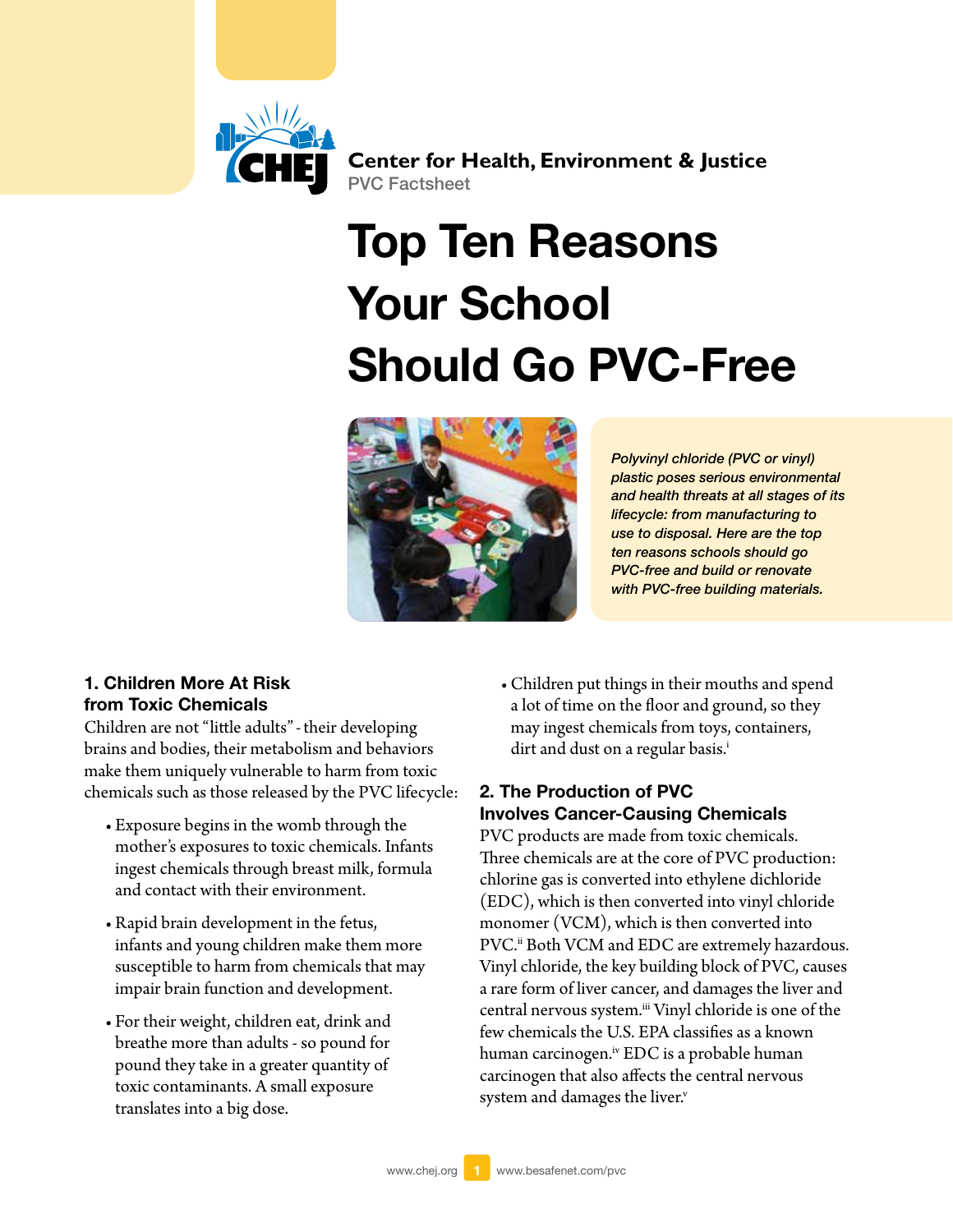# 3. PVC Products Contain Phthalates & Other Toxic Chemicals

PVC products often contain toxic additives such as phthalates, lead and cadmium.<sup>vi</sup> Many of these additives are not chemically bound to the plastic and can migrate out of the product posing potential hazards to consumers.<sup>vii</sup> In some cases, these additives can be released from the product into the air inside your home.<sup>viii [ix](#page-4-8) [x](#page-4-9)</sup> Some phthalates have been linked to reproductive problems including shorter pregnancy duration,<sup>[xi](#page-4-10)</sup> premature breast development in girls,<sup>[xii](#page-4-11)</sup> sperm damage, [xiii](#page-4-12) and impaired reproductive development in males.[xiv](#page-4-13) Certain phthalates have now been banned in children's toys in the United States effective February 2009.[xv](#page-4-14) Lead has been used to stabilize and is found in many different PVC products.<sup>[xvi](#page-4-15)</sup> PVC flooring and other PVC products can contribute to poorer indoor air quality as PVC products can offgass chemicals called volatile organic compounds (VOCs). A study by the California Air Resources Board found forty chemicals, some of which are toxic, off-gassing from PVC flooring.<sup>[xvii](#page-4-16)</sup> Another study found PVC flooring can emit chemicals for a period of at least nine months, indicating a persistent risk of toxic exposure.<sup>[xviii](#page-4-17)</sup> A study of PVC shower curtains found just one new vinyl shower curtain can release 108 VOC's into the air over a 28-day period. A number of the chemicals are classified as hazardous air pollutants by the EPA, and even worse, many are untested.<sup>[xiv](#page-4-13)</sup>

# 4. PVC, Asthma and Autism – Are School Children, Teachers, and Custodians at Risk?

Asthma is a serious, sometimes life-threatening respiratory disease that affects 7 million American children and 16 million adults. $x^2$  An average of one out of every 13 school-age children has asthma. In fact, asthma is a leading cause of school absenteeism: 14.7 million school days are missed each year due to asthma.<sup>xxi</sup> In recent years, a number of studies have found a correlation between phthalates emitted from PVC building products and asthma:

• A study published in 2009 found a statistically significant link between PVC flooring, asthma , and autism spectrum disorder. The study found that children who live in homes with vinyl floors, which can emit phthalates, are twice as likely to have autism.<sup>[xxii](#page-5-0)</sup>

- • A 2008 study found an association between concentrations of phthalates in indoor dust and wheezing among preschool children. The presence of PVC flooring in the child's bedroom wasthe strongest predictor of respiratory ailments.<sup>[xxiii](#page-5-1)</sup>
- A study of 10,851 children found the presence of floor moisture and PVC significantly increased the risk of asthma.<sup>xxiv</sup>
- • A study among personnel in four geriatric hospitals found asthma symptoms were more common in the two buildings with signs of phthalate degradation in PVC flooring[.xxv](#page-5-3)
- A study of workers in an office building found they were diagnosed with adult-onset asthma at a rate of about 9 times higher than expected. The researchers identified PVC flooring as the source of chemicals, such as 2-ethyl-l-hexanol, l-butanol, in the air.<sup>xxvi</sup>
- • A study of adults working in rooms with plastic wall covering materials were more than twice as likely to develop asthma. These researchers pointed to other recent epidemiologic studies in children conducted in Norway, Finland, Sweden, and Russia that also found links between PVC, phthalates, and respiratory problems.<sup>[xxvii](#page-5-5)</sup>

## 5. PVC and Hazardous Chemicals in Our Babies and Bodies

In recent years, a growing body of scientific evidence has found that toxic chemicals released by the PVC lifecycle are trespassing into our bodies.

- • Today babies are being born pre-polluted with potentially harmful levels of phthalates<sup>[xxviii](#page-5-6)</sup> and Dioxins<sup>[xxix](#page-5-7)</sup> that may possibly cause lifelong health problems.
- Phthalates have been found in indoor air and dust, and in human urine, blood and breast milk.[xxx](#page-5-8)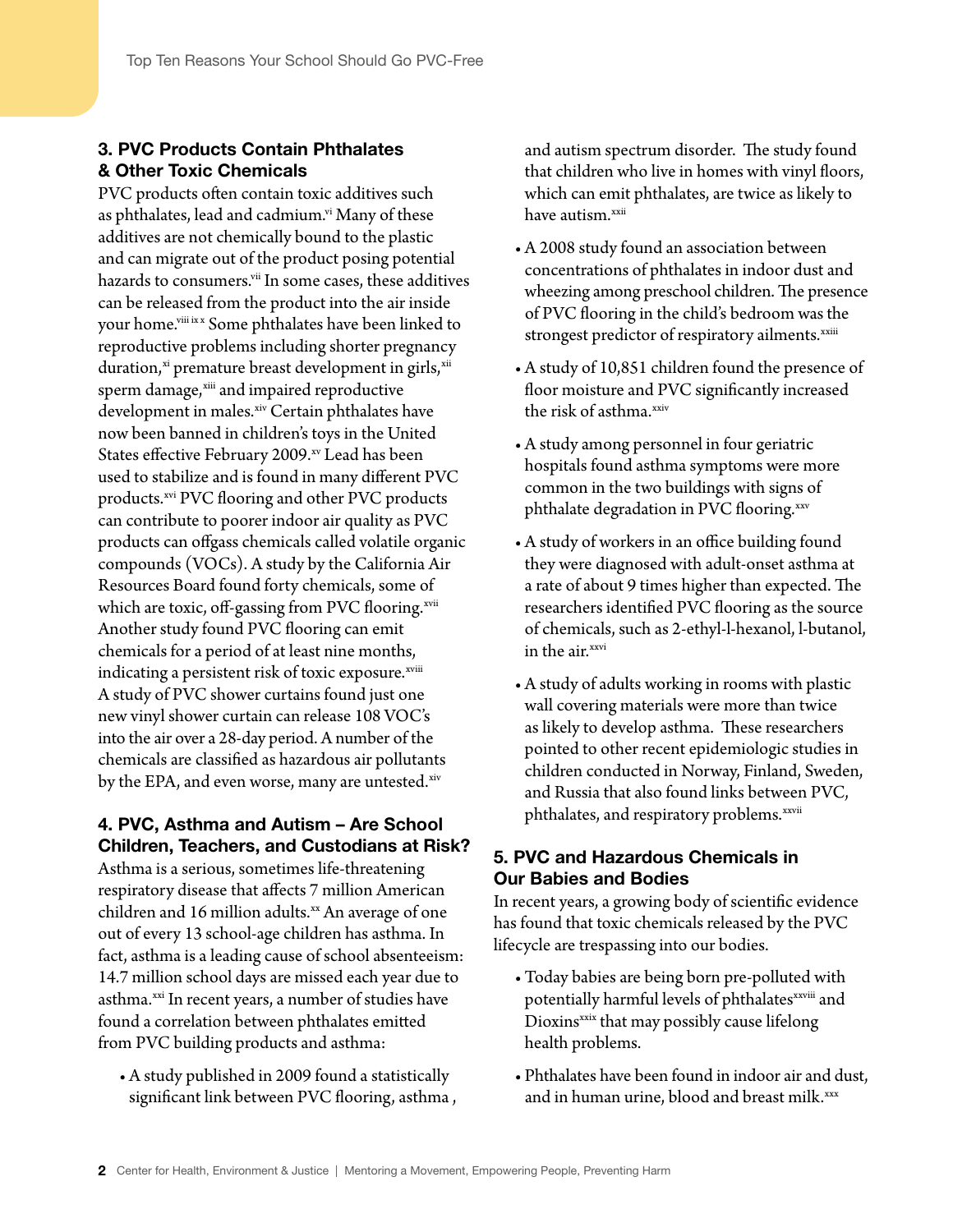- An extensive study of 2,500 individuals found metabolites of at least one phthalate in 97 percent of those tested.xxxi
- Phthalates are highest in children ages 6 to 11, and in women.<sup>xxxii</sup> In a more recent study, certain phthalates were found to be present in 100% of girls age 6 to 9.[xxxiii](#page-5-11)
- • Dioxins build up in our bodies over our lifetime and can remain there for many years. The levels of dioxins in our bodies are at or near the levels known to cause harm.<sup>[xxxiv](#page-5-12)</sup>
- The half-life of dioxin (the amount of time it takes for half of a given amount of dioxin to break down) in people ranges from seven to eleven years.[xxxv](#page-5-13)
- Infants can be exposed to both phthalates<sup>[xxxvi](#page-5-14)</sup> and Dioxins<sup>[xxxvii](#page-5-15)</sup> in breast milk. However despite these exposures, breast milk is still best for baby[.xxxviii](#page-5-16)

## 6. PVC Flooring and Unhealthy Cleaning Products

PVC flooring often requires the use of toxic cleaners to keep it durable and shiny. This wax and strip maintenance has long been a source of health concern due to the toxic VOCs such as formaldehyde (a known carcinogen) used in the maintenance products. A life cycle study of flooring installation and maintenance found that the amount of VOCs emitted from a single waxing of a floor may be comparable to the amount of VOCs emitted from the flooring itself over its entire life. While some PVC manufacturers have formulated "no wax" finishes for some of their flooring products, many PVC flooring products still require the use of toxic maintenance products.<sup>[xxxix](#page-5-17)</sup>

## 7. PVC and Dioxins

The formation of dioxin is a major concern in PVC's lifecycle. When PVC is manufactured or burned as a waste material, or accidentally in landfill fires, burn barrels, accidental building and motor vehicle fires, numerous dioxins are formed and released into the



*Young residents of Mossville play near PVC facilities, Condea Vista/Georgia Gulf. This historic African American community is surrounded by the largest cluster of PVC chemical plants in the country. Photo © Gray Little/Greenpeace*

air or water. The term 'dioxin' refers to a family of chemicals that are unintentionally made. They are generated as by-products during production and disposal of chlorinated compounds including PVC. Dioxins are a highly toxic group of chemicals that build up in the food chain, cause cancer and can harm the immune and reproductive systems.<sup>xl [xli](#page-5-19) [xlii](#page-5-20)</sup> Dioxins have been targeted for global phase out by the Stockholm Convention on Persistent Organic Pollutants.<sup>[xliii](#page-5-21)</sup> Dioxins have also been targeted for virtual elimination in the Great Lakes through the U.S. and Canadian Great Lakes Binational Toxics Strategy.<sup>[xliv](#page-6-0)</sup>

#### 8. PVC and Environmental Justice: PVC Plants Pollutes the Air and Groundwater of Surrounding Communities

PVC chemical plants are often located in or near low-income neighborhoods and communities of color, such as Mossville, Louisiana, making the production of PVC a major environmental justice concern. PVC manufacturing facilities have poisoned workers and fenceline neighbors, polluted the air, contaminated drinking water supplies, and even wiped entire neighborhoods off the map. Reveilletown, Louisiana was once a small African-American town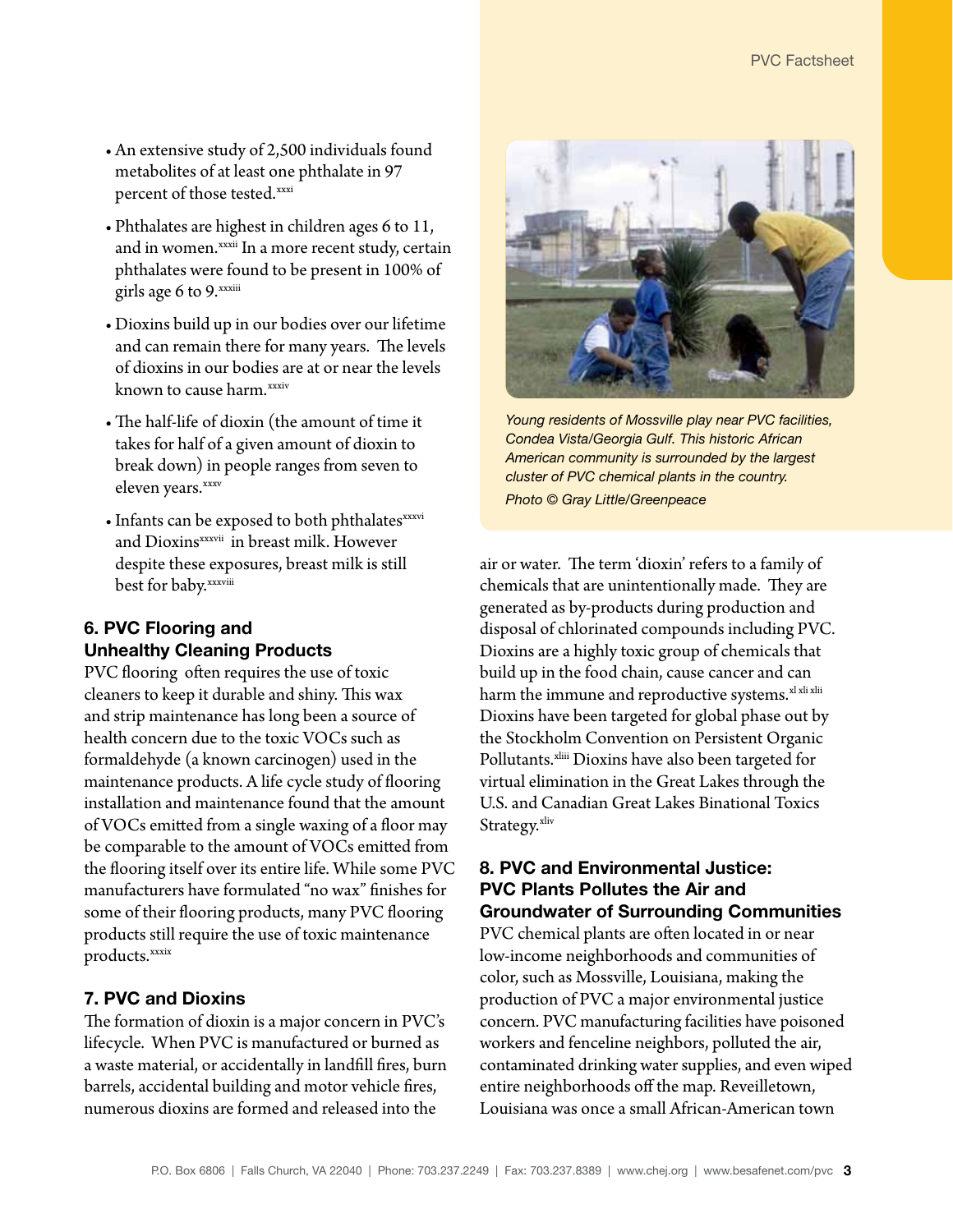adjacent to a PVC facility owned by Georgia-Gulf. In the 1980s, after a groundwater toxic plume of vinyl chloride began to seep under homes, Georgia-Gulf agreed to permanently evacuate the entire community of one hundred and six residents.<sup>[xlv](#page-6-1)</sup> In Pottstown, Pennsylvania, chemical waste dumped in lagoons at the OxyChem PVC plant contaminated groundwater and is now targeted for cleanup under the federal Superfund program.<sup>[xlvi](#page-6-2)</sup> In Point Comfort, Texas, vinyl chloride was discovered in wells near a Formosa PVC chemical plant, and the company had to spend one million dollars cleaning up contaminated groundwater.<sup>[xlvii](#page-6-3)</sup>

#### 9. Dumping PVC in Landfills Leaches Chemicals and Forms Dioxins

The land disposal of PVC product waste, especially flexible materials, also poses environmental and public health risks. As flexible PVC degrades in a landfill, toxic additives leach out of the waste into groundwater, which is especially problematic for unlined landfills. [xlviii](#page-6-4) [xlix](#page-6-5) [l](#page-6-6) [li](#page-6-7) These additives also contribute to the formation of landfill gases, iii which are formed in municipal waste landfills. [liii](#page-6-9) [liv](#page-6-10) In addition, there are over 8,400 landfill fires reported

every year in the U.S. $\frac{1}{N}$  These fires burn PVC waste and contribute to dioxin formation.<sup>Ivi</sup> Land disposal is the final fate of between 2 and 4 billion pounds of PVC that are discarded every year at some 1,800 municipal waste landfills in the U.S.<sup>[lvii](#page-6-13)</sup>

## 10. PVC Contaminates and Ruins Recyclable Plastics

PVC packaging has a national recycling rate far lower than other plastics. Just 0.7% of PVC bottles were recycled in 2006, compared to 23.5% for PET plastic bottles and 26.4% for HDPE bottles.<sup>Iviii</sup> According to the Association of Postconsumer Plastics Recyclers, "PVC is a major contaminant to the PET bottle recycling stream."[lix](#page-6-15) One PVC bottle can contaminate and ruin a recycling load of 100,000 recyclable PET bottles,<sup>1x</sup> if the PVC cannot be separated from the PET. This is because PET and PVC behave very differently when they are processed for recycling. PVC burns at a lower temperature than PET. It burns at the temperature that simply melts PET. [lxi](#page-6-17) [lxii](#page-6-18) When this occurs, "black spots" get into the PET resin contaminating the batch and ruining or seriously downgrading the quality of recycled PET residue.<sup>[lxiii](#page-6-19)</sup>

#### *What Can I Do? Take Action for Healthy PVC-Free Schools*

Safer and cost-effective alternatives are already available for virtually every PVC product in our nation's schools. Here's how you can help today:

- **Encourage your school** to renovate or build their school with PVC-free building materials such as PVC-free linoleum flooring and TPO roofing.
- **Encourage your school district, county or state** to adopt a healthy PVC-free policy to avoid the use of PVC building materials and office supplies in favor of safer cost-effective alternatives.
- • **Educate parents, teachers and students! Organize a screening of Blue Vinyl and Sam**

**Suds** for your PTA, teacher's union, or concerned students.

- • **Encourage organizations**, such as teacher's unions and parenting groups, to endorse the campaign.
- • **Back to school go PVC-free!** When buying your back-to-school supplies, shop for PVC-free products.
- • **Get involved today!** If you're interested in getting involved, contact CHEJ at mike@chej.org or 212-964-3680.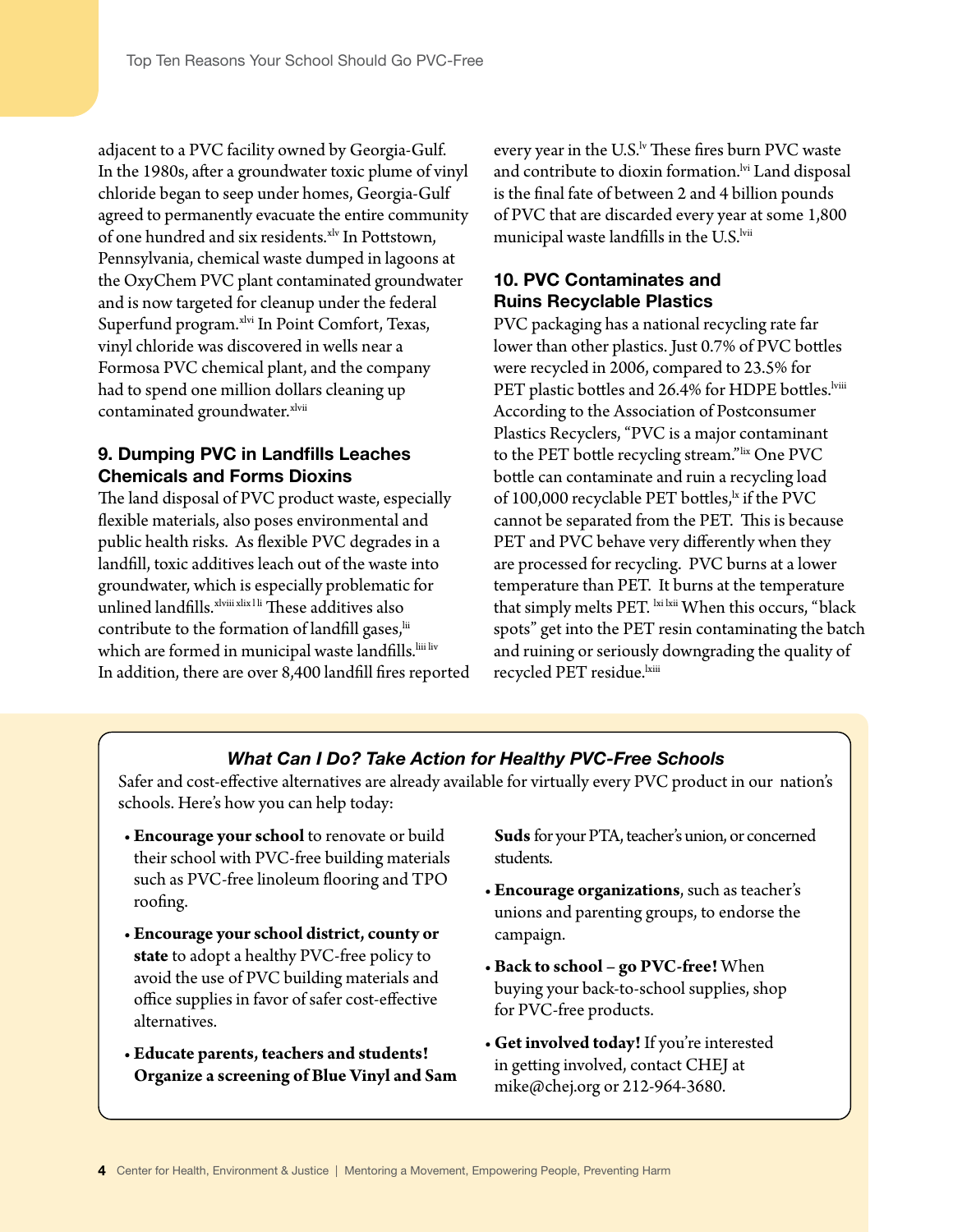#### **References**

<span id="page-4-0"></span>i Landrigan, P. et al. Children's health and the environment: a new agenda for preventive research. *Environmental Health Perspectives* June 1998.

<span id="page-4-1"></span>ii Thornton, J. 2002. *Environmental impacts of polyvinyl chloride building materials – A Healthy Building Network report.* Washington, DC: Healthy Building Network. Online: [http://www.healthybuilding.net/pvc/Thornton\\_](http://www.healthybuilding.net/pvc/Thornton_Enviro_Impacts_of_PVC.pdf) Enviro Impacts of PVC.pdf (22 October 2009).

<span id="page-4-2"></span>iii Kielhorn, J. et al. 2000. Vinyl chloride: still a cause for concern. *Environmental Health Perspectives* 108(7): 579-588, July.

<span id="page-4-3"></span>iv Agency for Toxic Substances and Disease Registry (ATSDR). 2006. *Toxicological profile for vinyl chloride (Update)*. Atlanta, GA: U.S. Department of Health and Human Services. Online: [http://www.atsdr.cdc.gov/](http://www.atsdr.cdc.gov/toxprofiles/tp20.pdf) [toxprofiles/tp20.pdf](http://www.atsdr.cdc.gov/toxprofiles/tp20.pdf) (22 October 2009).

<span id="page-4-4"></span><sup>v</sup> U.S. Environmental Protection Agency (USEPA). 2007. *Ethylene dichloride (1,2-dichloroethane) fact sheet.* USEPA Technology Transfer Network Air Toxics Website, November 6. Online: [http://www.epa.gov/ttn/atw/](http://www.epa.gov/ttn/atw/hlthef/di-ethan.html) [hlthef/di-ethan.html](http://www.epa.gov/ttn/atw/hlthef/di-ethan.html) (22 October 2009).

<span id="page-4-5"></span>vi Thornton, J. 2002. *Environmental impacts of polyvinyl chloride building materials – A Healthy Building Network report.* Washington, DC: Healthy Building Network. Online: [http://www.healthybuilding.net/pvc/Thornton\\_](http://www.healthybuilding.net/pvc/Thornton_Enviro_Impacts_of_PVC.pdf) Enviro Impacts of PVC.pdf (22 October 2009).

<span id="page-4-6"></span>vii Thornton, J. 2002. *Environmental impacts of polyvinyl chloride building materials – A Healthy Building Network report.* Washington, DC: Healthy Building Network. Online: [http://www.healthybuilding.net/pvc/Thornton\\_](http://www.healthybuilding.net/pvc/Thornton_Enviro_Impacts_of_PVC.pdf) Enviro Impacts of PVC.pdf (22 October 2009).

<span id="page-4-7"></span>viii California Air Resources Board (CARB). 1999. *Common indoor sources of volatile organic compounds: Emission rates and techniques for reducing consumer exposures.* Final Report. Contract No. 95-302, January.

<span id="page-4-8"></span>ix Rudel, R.A. 2000. Polyaromatic hydrocarbons, phthalates and phenols. In *Indoor Air Quality Handbook* Eds. J.D. Spangler, J.F. McCarthy and J.M. Samet, New York, NY: McGraw Hill.

<span id="page-4-9"></span><sup>x</sup> Uhde, E. et al. 2001. Phthalate esters in the indoor environment – Test chamber studies on PVC-coated wall coverings. *Indoor Air* 11(3): 150-155.

<span id="page-4-10"></span> $x$ <sup>i</sup> Latini, G. et al. 2003. In-Utero exposure to Di- $(2-x)$ ethylhexyl)-phthalate and human pregnancy duration. *Environmental Health Perspectives* 111:1783-1785.

<span id="page-4-11"></span>xii Colón, I. Et al. 2000. Identification of phthalate esters in the serum of young Puerto Rican girls with premature breast development. *Environmental Health Perspectives*  108: 895-900.

<span id="page-4-12"></span>xiii Duty, SM et al. 2003. The relationship between environmental exposures to phthalates and DNA damage in human sperm using the neutral comet assay. *Environmental Health Perspectives* 111:1164-1169.

<span id="page-4-13"></span>xiv Swan, S. et al. 2005. Decrease in anogenital distance among male infants with prenatal phthalate exposure. *Environmental Health Perspectives* 113: 1056-1061.

<span id="page-4-14"></span>xv Layton, L. 2008. "Lawmakers agree to ban toxins in children's items." *The Washington Post*, July 29.

<span id="page-4-15"></span>xvi Thornton, J. 2002. *Environmental impacts of polyvinyl chloride building materials – A Healthy Building Network report*. Washington, DC: Healthy Building Network. Online: [http://www.healthybuilding.net/pvc/Thornton\\_](http://www.healthybuilding.net/pvc/Thornton_Enviro_Impacts_of_PVC.pdf) [Enviro\\_Impacts\\_of\\_PVC.pdf](http://www.healthybuilding.net/pvc/Thornton_Enviro_Impacts_of_PVC.pdf) (22 October 2009).

<span id="page-4-16"></span>xvii California Air Resources Board (CARB). 1999. *Common indoor sources of volatile organic compounds: Emission rates and techniques for reducing consumer exposures.* Final Report. Contract No. 95-302, January.

<span id="page-4-17"></span>xviii Hodgson, A.T. et al. 2000. Volatile organic compound concentrations and emission rates in new manufactured and site-built houses. *Indoor Air* 10: 178-192.

xix Lester, S., Schade, M. and Weigand, C. 2008. *Volatile vinyl – the new shower curtain's chemical smell*. Falls Church, VA: the Center for Health, Environment & Justice. Online: <http://www.chej.org/showercurtainreport> (20 October 2009).

<span id="page-4-18"></span>xx Center for Disease Control and Prevention. 2009. "FastStats – Asthma." Online: [http://www.cdc.gov/](http://www.cdc.gov/nchs/fastats/asthma.htm) [nchs/fastats/asthma.htm](http://www.cdc.gov/nchs/fastats/asthma.htm) (20 October 2009).

xxi U.S. Environmental Protection Agency. 2009. "Managing asthma in schools." Online: [http://www.](http://www.epa.gov/iaq/schools/asthma.html) [epa.gov/iaq/schools/asthma.html](http://www.epa.gov/iaq/schools/asthma.html) (20 October 2009).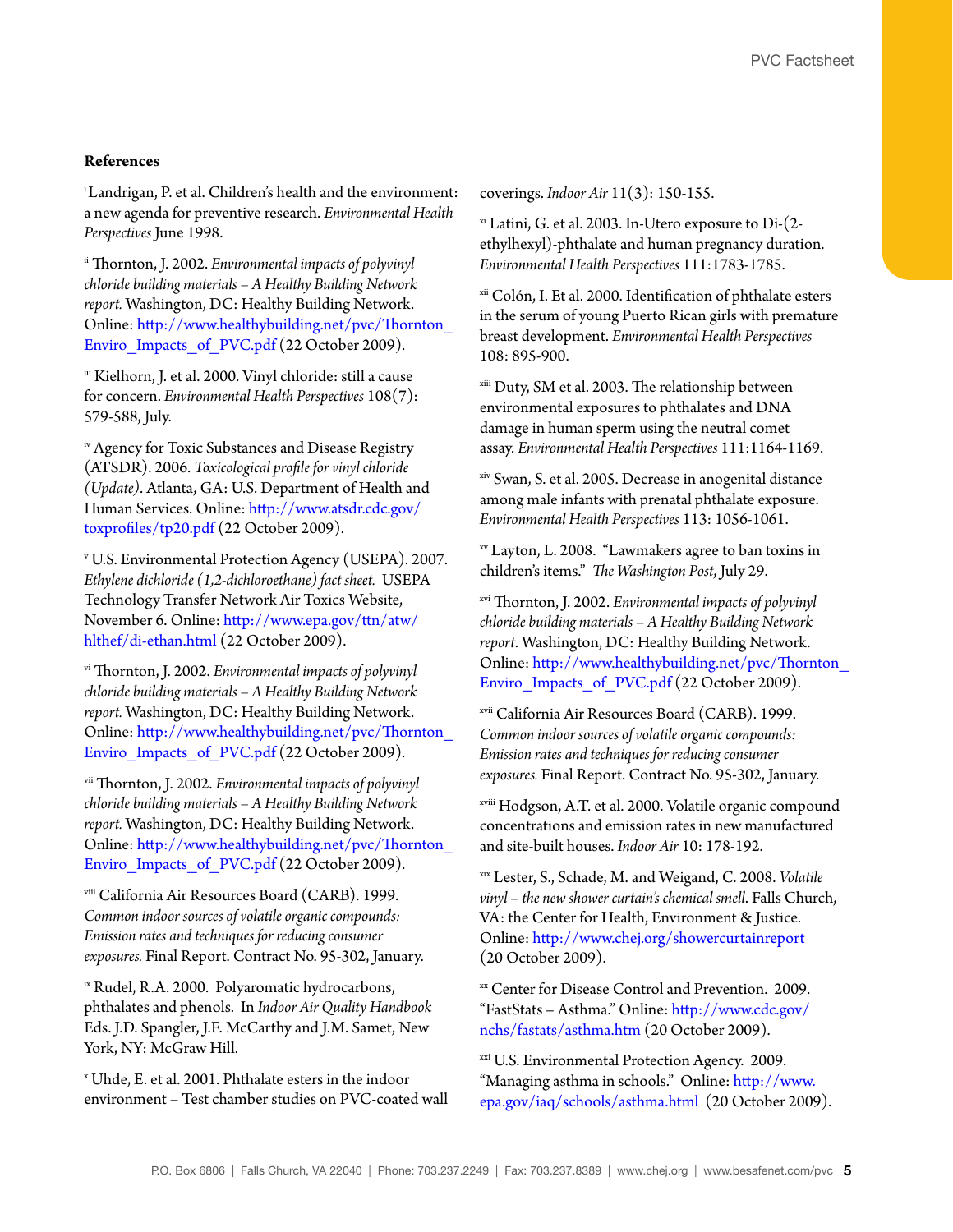<span id="page-5-0"></span>xxii Larsson, M. et al. 2008. Associations between indoor environmental factors and parental- reported autistic spectrum disorders in children 6-8 years of age. *Neurotoxicology*. doi:10.1016/j.neuro.2009.01.011

<span id="page-5-1"></span>xxiii Kolarik, B. et al. 2008. The association between phthalates in dust and allergic diseases among Bulgarian children. *Environmental Health Perspectives* 116(1): 98-103.

<span id="page-5-2"></span>xxiv Bornehag et al. 2002. Dampness in buildings and health. Dampness at home as a risk factor for symptoms among 10,851 Swedish children. (DBH-STEP 1). SP Swedish National Testing and Research Institute and the International Centre for Indoor Environment and Energy, Technical University of Denmark Karlstad University, Sweden.

<span id="page-5-3"></span>xxv Norbäck D. et al. 2000. Asthma symptoms in relation to measured building dampness in upper concrete floor construction, and 2-ethyl-1-hexanol in indoor air. *The International Journal of Tuberculosis and Lung Disease* Volume 4, Number 11, pp. 1016-1025(10), International Union Against Tuberculosis and Lung Disease.

<span id="page-5-4"></span>xxvi Tuomainen, A., Seuri, M., and A. Sieppi. 2004. Indoor air quality and health problems associated with damp floor coverings in an office building. *International Archives of Occupational and Environmental Health* 77(3): 222-226.

<span id="page-5-5"></span>xxvii Jaakkola, J.J.K., Ieromnimon, A. and M.S. Jaakkola. 2006. Interior surface materials and asthma in adults: A population-based incident case-control study. *American Journal of Epidemiology* 164(8): 742–749.

<span id="page-5-6"></span>xxviii Latini, G. et al. 2003. In-Utero exposure to Di-(2 ethylhexyl)-phthalate and human pregnancy duration. *Environmental Health Perspectives* 111:1783-1785.

<span id="page-5-7"></span>xxix Environmental Working Group. 2005. *Body Burden – the pollution in newborns*. Washington, DC. July 14. Online: [http://www.ewg.org/reports/bodyburden2/execsumm.](http://www.ewg.org/reports/bodyburden2/execsumm.php) [php](http://www.ewg.org/reports/bodyburden2/execsumm.php) (21 October 2009).

<span id="page-5-8"></span>xxx Chase, B. and Curtis, K. 2008. *Is it in us? Chemical contamination in our bodies*. A report from the Body Burden work group & Commonweal Biomonitoring Resource Center. Online: [http://isitinus.org/documents/Is%20](http://isitinus.org/documents/Is%20It%20In%20Us%20Report.pdf) [It%20In%20Us%20Report.pdf](http://isitinus.org/documents/Is%20It%20In%20Us%20Report.pdf) (21 October 2009).

<span id="page-5-9"></span>xxxi Centers for Disease Control and Prevention. 2005. *Third national report on human exposure to environmental chemicals*. Atlanta, GA: CDC.

<span id="page-5-10"></span>xxxii Centers for Disease Control and Prevention. 2005.

*Third national report on human exposure to environmental chemicals*. Atlanta, GA: CDC.

<span id="page-5-11"></span>xxxiii Wolff MS. et al. 2007. Pilot study of urinary biomarkers of phytoestrogens, phthalates, and phenols in girls. *Environmental Health Perspectives* 115(1):116-121.

<span id="page-5-12"></span>xxxiv USEPA. 2003. *Exposure and human health assessment for 2,3,7,8-Tetrachlorodibenzo-p-Dioxin (TCDD) and related compounds, part III: integrated summary and risk characterization for 2,3,7,8-Tetrachlorodibenzo-p-Dioxin (TCDD) and Related Compounds*. USEPA, Office of Research and Development, NAS Review Draft, December.

<span id="page-5-13"></span>xxxv Gibbs, L. *Dying from Dioxin* Boston, MA: South End Press.

<span id="page-5-14"></span>xxxvi Main et al. 2006. Human breast milk contamination with phthalates and alterations of endogenous reproductive hormones in infants three months of age. *Environmental Health Perspectives* Volume 114, Number 2, February.

<span id="page-5-15"></span>xxxvii Gibbs, L. *Dying from Dioxin* Boston, MA: South End Press.

<span id="page-5-16"></span>xxxviii Environmental Working Group. 2003. "Mother's milk: breast milk is still best." Online: [http://www.ewg.org/](http://www.ewg.org/node/8415) [node/8415](http://www.ewg.org/node/8415) (21 October 2009).

<span id="page-5-17"></span>xxxix Lent, T., Silas, J. and Vallette, J. 2009. *Resilient flooring & chemical hazards – a comparative analysis of vinyl and other alternatives to health care*. Arlington, VA: Health Care Without Harm. Online: [http://www.healthybuilding.net/](http://www.healthybuilding.net/docs/HBN-ResilientFlooring&ChemicalHazards-Report.pdf) [docs/HBN-ResilientFlooring&ChemicalHazards-Report.](http://www.healthybuilding.net/docs/HBN-ResilientFlooring&ChemicalHazards-Report.pdf) [pdf](http://www.healthybuilding.net/docs/HBN-ResilientFlooring&ChemicalHazards-Report.pdf) (20 October 2009).

<span id="page-5-18"></span><sup>xl</sup> U.S. Department of Health and Human Services. 2002. *Report on carcinogens*. Tenth Edition. Public Health Services, National Toxicology Program, December.

<span id="page-5-19"></span>xli World Health Organization. 1997. *Polychlorinated dibenzo-para-dioxins and polychlorinated dibenzofurans*. Vol. 69 of *Evaluation of carcinogenic risks to humans.* Lyon, France: International Agency for Research on Cancer Monographs, February.

<span id="page-5-20"></span>xlii Birnbaum, L. and W. Farland. 2003. Health risk characterization of dioxins and related compounds. In *Dioxins and Health* Second edition, eds. A. Schecter and T. Gasiewicz. Hoboken, NJ: John Wiley and Sons.

<span id="page-5-21"></span>xliii United Nations Environment Programme. 2000. *Final report: UNEP/POPS/INC.4/5—Report of the Intergovernmental Negotiating Committee for an international legally binding instrument for implementing international action on certain*